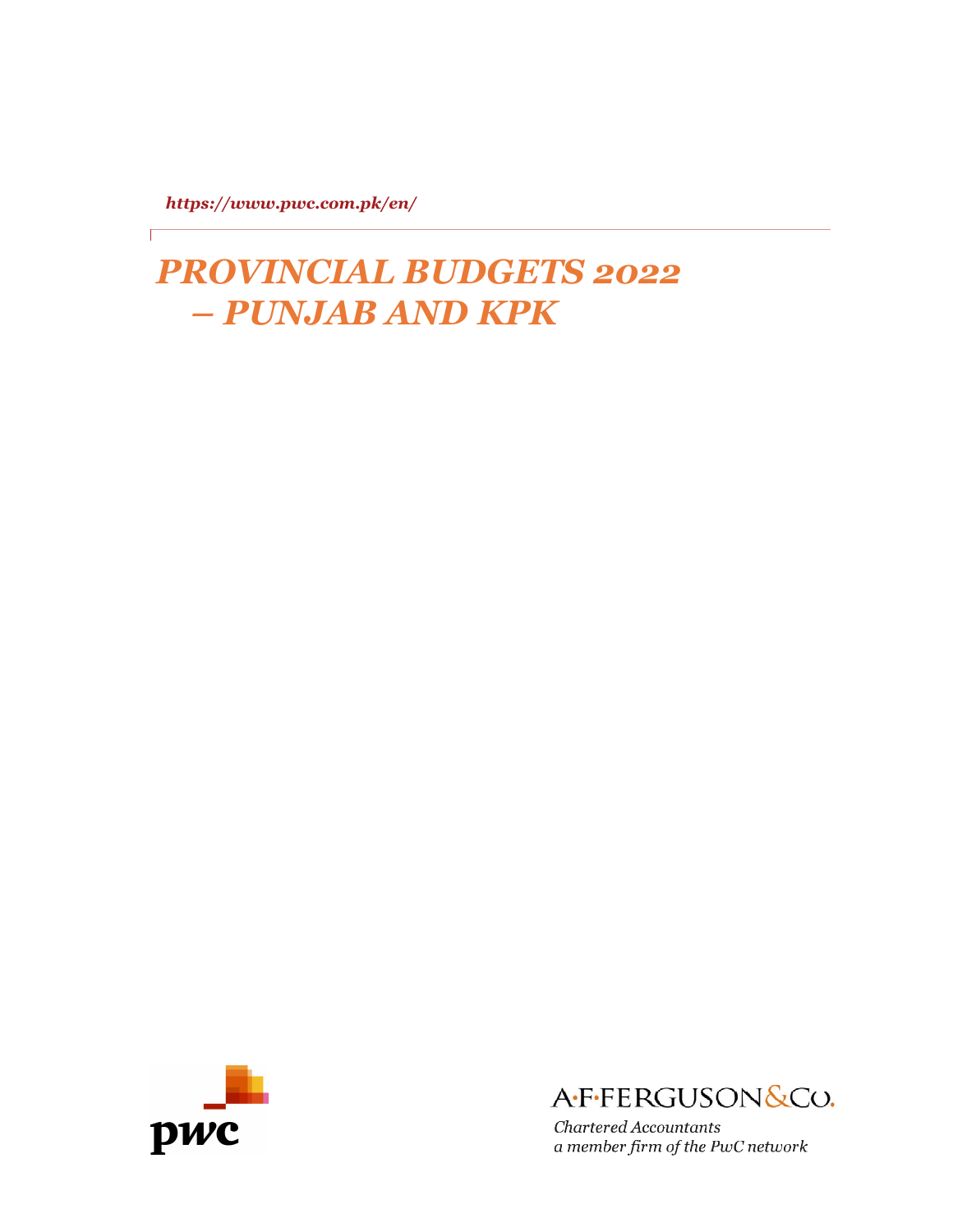# *A. F. FERGUSON & CO.*

## **PROVINCIAL BUDGETS 2022 – PUNJAB AND KHYBER PAKHTUNKHWA (KPK)**

This Memorandum summarizes salient features of the Punjab and KPK Finance Bills recently presented in the respective Provincial Assemblies. All changes proposed through the Provincial Bills are effective July 1, 2022, subject to approval by the respective Provincial Assemblies.

This Memorandum can also be accessed on our website [www.pwc.com/pk](http://www.pwc.com/pk)

June 17, 2022

## **Table of Contents**

| <b>Punjab Sales Tax on Service</b> |  |
|------------------------------------|--|
| <b>Punjab – Other Laws</b>         |  |
| KPK – Other Laws                   |  |



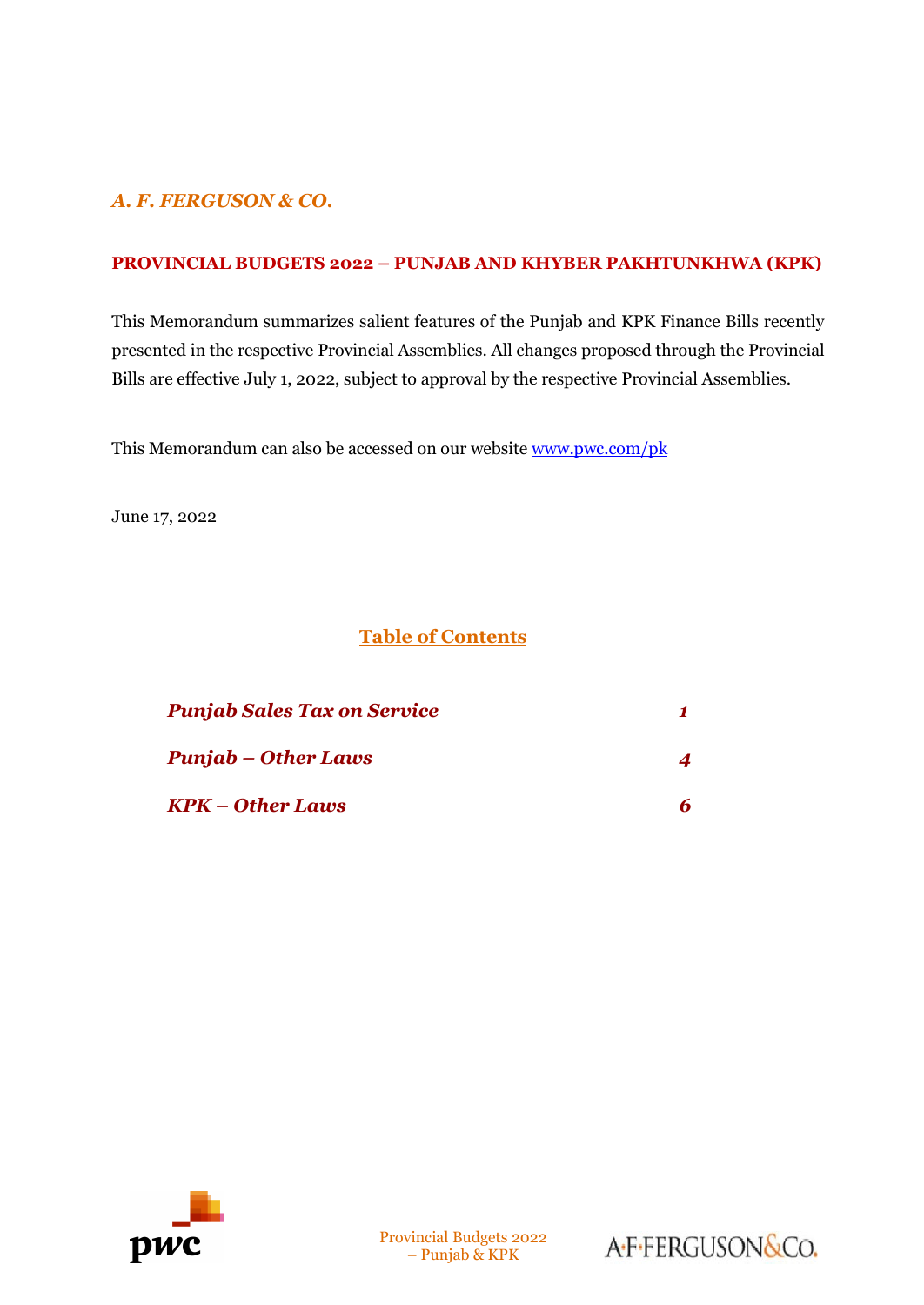# **PUNJAB SALES TAX ON SERVICES**

#### *PAYMENT THROUGH BANKING CHANNEL – SECTION 16A*

At present, input tax is not admissible in respect of a transaction exceeding value of Rs 50,000 made other than through banking channel. Such limitation was circumvented by breaking transactions into quantum below the prescribed threshold of Rs 50,000.

It is proposed that such condition be made applicable to all payments made to the same person in a tax period, in case aggregate thereof exceeds the prescribed limit of Rs 50,000.

Further, in line with the Federal Sales Tax, such condition is proposed to be waived in respect of payments on account of utilities.

#### *EXTENT OF ADJUSTMENT OF INPUT TAX – SECTION 16C*

Presently, a registered person is not allowed to adjust input tax in a tax period in excess of 80% of the output tax.

Such restriction is proposed to be relaxed to 90% of output tax payable for a tax period.

The proposal, if implemented, will harmonize provincial legislation with Federal Sales Tax wherein input tax adjustment is allowed to the extent of 90% of output tax.

#### *TIME LIMITATION FOR ASSESSMENT – SECTION 24*

At present, the time limitation for tax authorities to frame an 'assessment' is **8 years** from the tax period in respect whereof assessment is sought to be framed.

It is proposed that such time limitation be reduced to **5 years** from end of financial year in which a tax period falls. Such reduction in time limitation, however, is proposed to be applicable in respect of tax periods subsequent to June 2022. The reduction in time period for finalization of assessment is a positive change.

Further, the assessment proceedings are presently required to be concluded within 120 days of issuance of show-cause notice, which period can be extended only by recording in writing the reasons for delay. It is proposed that such time limitation be enhanced and Officers be empowered to conclude proceedings within 1 year from the end of financial year in which proceedings were commenced.

#### *POWER TO AUTHORIZE ANY OFFICER TO PERFORM FUNCTIONS RELATING TO COMPULSORY REGISTRATION – SECTION 27*

Presently, the Punjab Revenue Authority may, by notification in official Gazette, authorize any officer to perform functions relating to compulsory registration of a person. It is proposed that such power now be vested with Commissioner.

#### *RETENTION AND PRODUCTION OF RECORD – SECTION 32*

At present, records and documents are required to be maintained for a period of **8 years** after the end of the tax period to which such record and documents relate or till the final decision in any pending proceedings.

It is proposed that for periods commencing from next financial year, such time limitation be reduced to **6 years** from the end of financial year in which relevant tax period falls. This reduction is proposed to align with reduction of time period for assessment.



Provincial Budgets 2022 – Punjab & KPK

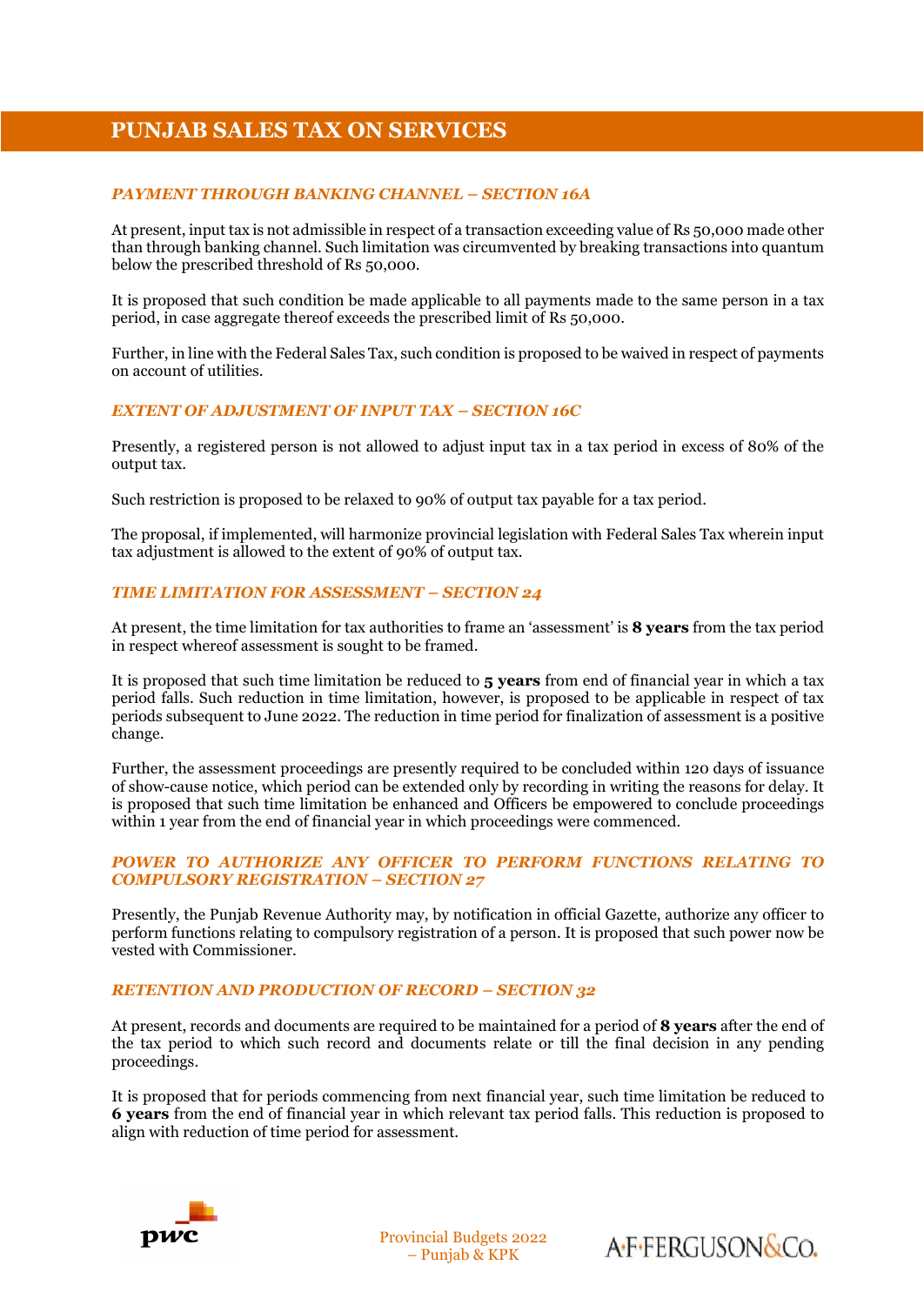#### *PENALTIES – SECTION 48*

Through the Punjab Finance Bill, 2022, it is proposed that penalties in case of following offences be enhanced:

| <b>Offence</b>                                                                                                                                                                                                                                        | <b>Penalty (present)</b>                                                                                     | <b>Penalty (Proposed)</b>                                                                                                                                                                                                                                                      |
|-------------------------------------------------------------------------------------------------------------------------------------------------------------------------------------------------------------------------------------------------------|--------------------------------------------------------------------------------------------------------------|--------------------------------------------------------------------------------------------------------------------------------------------------------------------------------------------------------------------------------------------------------------------------------|
| Where any person fails to deposit the<br>amount of the tax due or any part thereof<br>upto 60 days of the time or manner laid<br>down under the Act or the Rules.                                                                                     | Higher of:<br>$-Rs$ 10,000; or<br>-5% of tax payable for the tax period.                                     | Higher of:<br>- Rs 10,000; or<br>- 5% of tax payable for the tax period,<br>however, if the default is made good<br>within 10 days, only reduced penalty of<br>Rs 500 per day will be imposed.                                                                                 |
| Any person who fails to maintain<br>records required under the Act or the<br>rules.                                                                                                                                                                   | Higher of:<br>- Rs 10,000; or<br>- 5% of tax payable for the period.                                         | Higher of:<br>- amount ranging from Rs 10,000 to<br>Rs 100,000; or<br>- 5% of tax payable for the period.                                                                                                                                                                      |
| Where a person, without any<br>reasonable cause, fails to produce<br>the record or information despite<br>receipt of a notice.                                                                                                                        | Rs 25,000 for the first default and<br>Rs 50,000 for each subsequent default.                                | Rs 25,000 for the first default and<br>Rs 100,000 for each subsequent default.<br>Further, in case record is not produced<br>notices.<br>despite issuance<br>of three<br>non- maintenance of records will be<br>assumed and penalty relating thereto shall<br>also be imposed. |
| A person who knowingly or fraudulently:<br>submits false/ forged document;<br>٠<br>alters,<br>destroys,<br>mutilates<br>or<br>$\bullet$<br>falsifies the record;<br>makes false statement, declaration<br>$\bullet$<br>or presentation etc.           | Higher of:<br>$-Rs 25,000;$ or<br>- 100% of tax payable, in addition to<br>imprisonment (upon conviction)    | Higher of:<br>$ Rs$ 50,000; or<br>- 100% tax payable, in addition to<br>imprisonment (upon conviction)                                                                                                                                                                         |
| Where any person violates any embargo<br>placed on providing of service or<br>tempers a seal placed by an officer of the<br>Authority.                                                                                                                | Higher of:<br>$-Rs 25,000;$ or<br>- 10% of tax recoverable, in addition to<br>imprisonment (upon conviction) | Higher of:<br>- Rs 100,000; or<br>- 100% of tax recoverable, in addition to<br>imprisonment (upon conviction)                                                                                                                                                                  |
| Where any person who fails to fulfill any<br>the conditions, limitations<br><sub>or</sub><br>of<br>restrictions prescribed in a notification<br>issued under any of the provisions of the<br>Act or the rules.                                        | Higher of:<br>$-Rs_{5,000;0r}$<br>- 3% of tax payable for the period.                                        | Higher of:<br>- Rs 10,000; or<br>- 5% of tax payable for the period.                                                                                                                                                                                                           |
| Where any person who contravenes any<br>provision of this Act or the rules for<br>which no penalty has specifically been<br>provided in this section.                                                                                                 | Higher of:<br>- Rs 10,000; or<br>- 3% of tax payable for the period.                                         | Higher of:<br>- Rs 10,000; or<br>- 5% of tax payable for the period.                                                                                                                                                                                                           |
| Where any person fails to intimate any<br>change in particulars of registration<br>including the particulars relating to<br>business<br>address, business bank<br>account, changes in taxable/economic<br>activity etc. within the prescribed period. | Minimum penalty of Rs 50,000.                                                                                | Rs 50,000 to Rs 100,000.<br>Further, scope of offence is broadened to<br>include failure to disclose updated<br>information in respect of business bank<br>accounts and changes in taxable/economic<br>activity.                                                               |
| Where a registered person charges sales<br>tax in excess to the rate provided in the<br>Second Schedule.                                                                                                                                              | Higher of:<br>- Rs 10,000 per invoice; or<br>- 10% of the invoice amount.                                    | Rs 20,000 for first default and Rs 50,000<br>for each subsequent default.<br>In addition, business premises may be<br>sealed for upto one month in case of<br>three defaults.                                                                                                  |



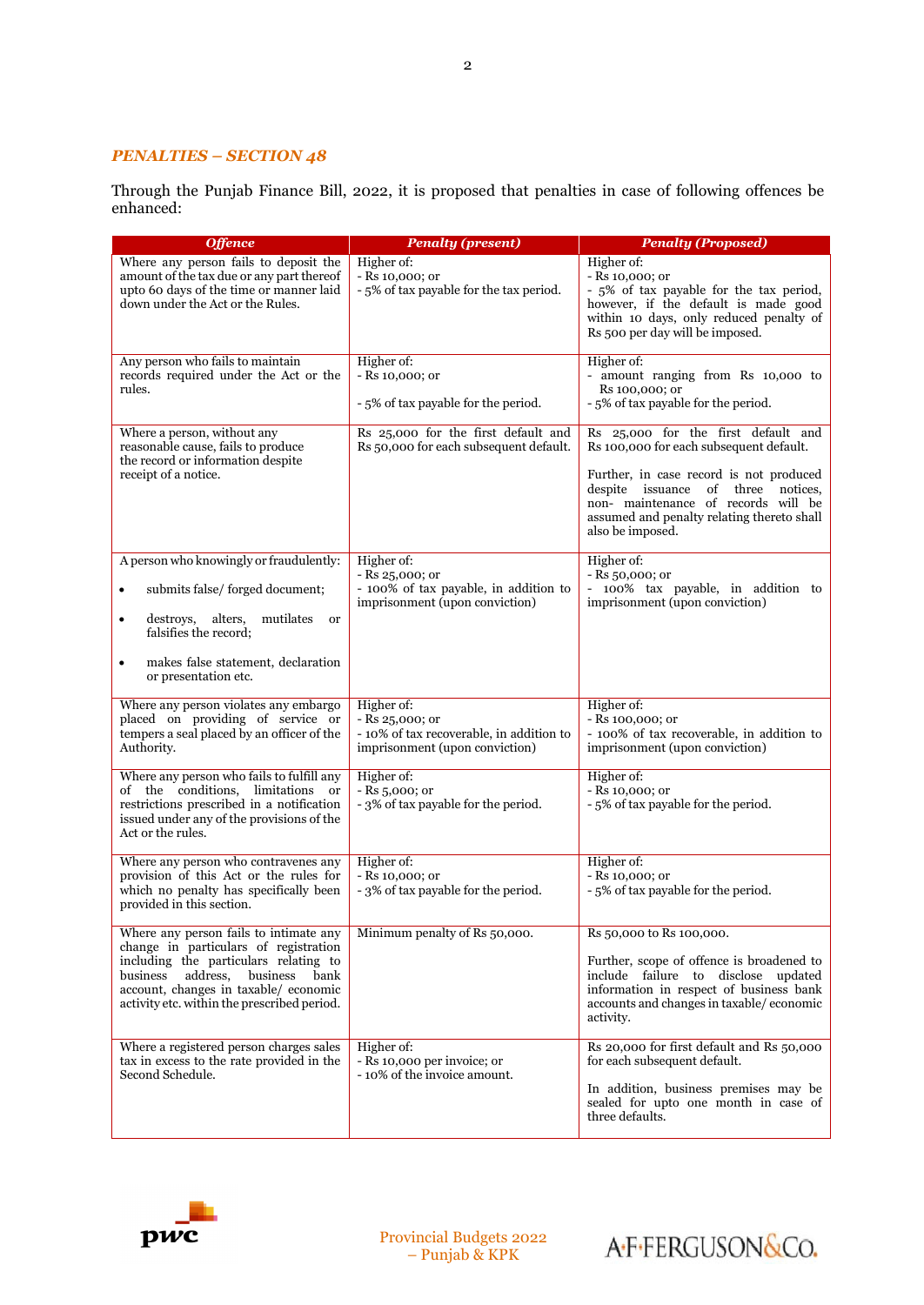| <b>Offence</b>                               | <b>Penalty</b>                                            |
|----------------------------------------------|-----------------------------------------------------------|
| Where any person fails to pay, recover or    | Higher of:                                                |
| deposit the actual amount of tax or claims   | $-Rs$ 50,000; or                                          |
| inadmissible tax credit or adjustment or     | - 100% of tax payable, in addition to imprisonment for    |
| deduction or refund.                         | upto 5 years (upon conviction).                           |
|                                              |                                                           |
| Where any person unauthorizedly issues       | Higher of:                                                |
| an invoice in which an amount of tax is      | - Rs 10,000 per invoice; or                               |
| specified.                                   | - 5% of the amount of tax involved.                       |
| Where a bank fails to attach, or delays in   | Higher of:                                                |
| attaching the bank account of a person,      | $-$ Rs 100,000; or                                        |
| specified in the notice issued by an officer | -100% of the tax sought to be recovered.                  |
| of the Authority, from whom tax is sought    |                                                           |
| to be recovered, or fails to pay or delays   | The concerned manager or officer in-charge of such        |
| payment of such amount.                      | bank shall further be liable, upon conviction by a        |
|                                              | Special Judge, to imprisonment for upto 1 year or with    |
|                                              | fine, which may extend to an amount equal to the          |
|                                              | amount of tax sought to be recovered or with both.        |
| Where any person refuses to receive any      | Higher of:                                                |
| notice or order issued by an officer of the  | $-Rs$ 50,000; or                                          |
| Authority.                                   | - 100% of the tax payable for the tax period to which the |
|                                              | offence relates.                                          |

#### *TIME LIMITATION FOR RECOVERY OF TAX NOT LEVIED OR SHORT-LEVIED – SECTION 52*

At present, time limitation for tax authorities to recover tax not levied, short levied or refund inadvertently issued is **8 years** from the tax period in respect whereof default relates or the date on which refund was issued.

It is proposed that such time limitation be reduced to **5 years** from end of financial year in which the relevant default of tax or refund falls. Such reduction in time limitation, however, is proposed to be applicable in respect of tax periods subsequent to June 2022.

Further, such recovery proceedings are presently required to be concluded within 120 days of issuance of show-cause notice, which period can be extended only by recording in writing the reasons for delay. It is proposed that such time limitation is enhanced and Officers are empowered to conclude proceedings within 1 year of end of financial year in which proceedings are commenced.

#### *WITHDRAWAL OF EXEMPTIONS*

Exemption presently available for internet services provided to students where such value does not exceed Rs 1,500 per month is proposed to be withdrawn.

#### *SCOPE ENHANCEMENT OF TAXABLE SERVICES WITH RETROSPECTIVE EFFECT*

IT enabled services etc. which are presently taxable at 5% (without input tax adjustment) are proposed to include services provided by 'real estate aggregators. This inclusion is deemed to have always been part of entry subject to tax at 5%.

Similarly, ride hailing services which are presently taxable at 4% (without input tax adjustment) are deemed to include services provided by 'cab aggregators'.



Provincial Budgets 2022 – Punjab & KPK

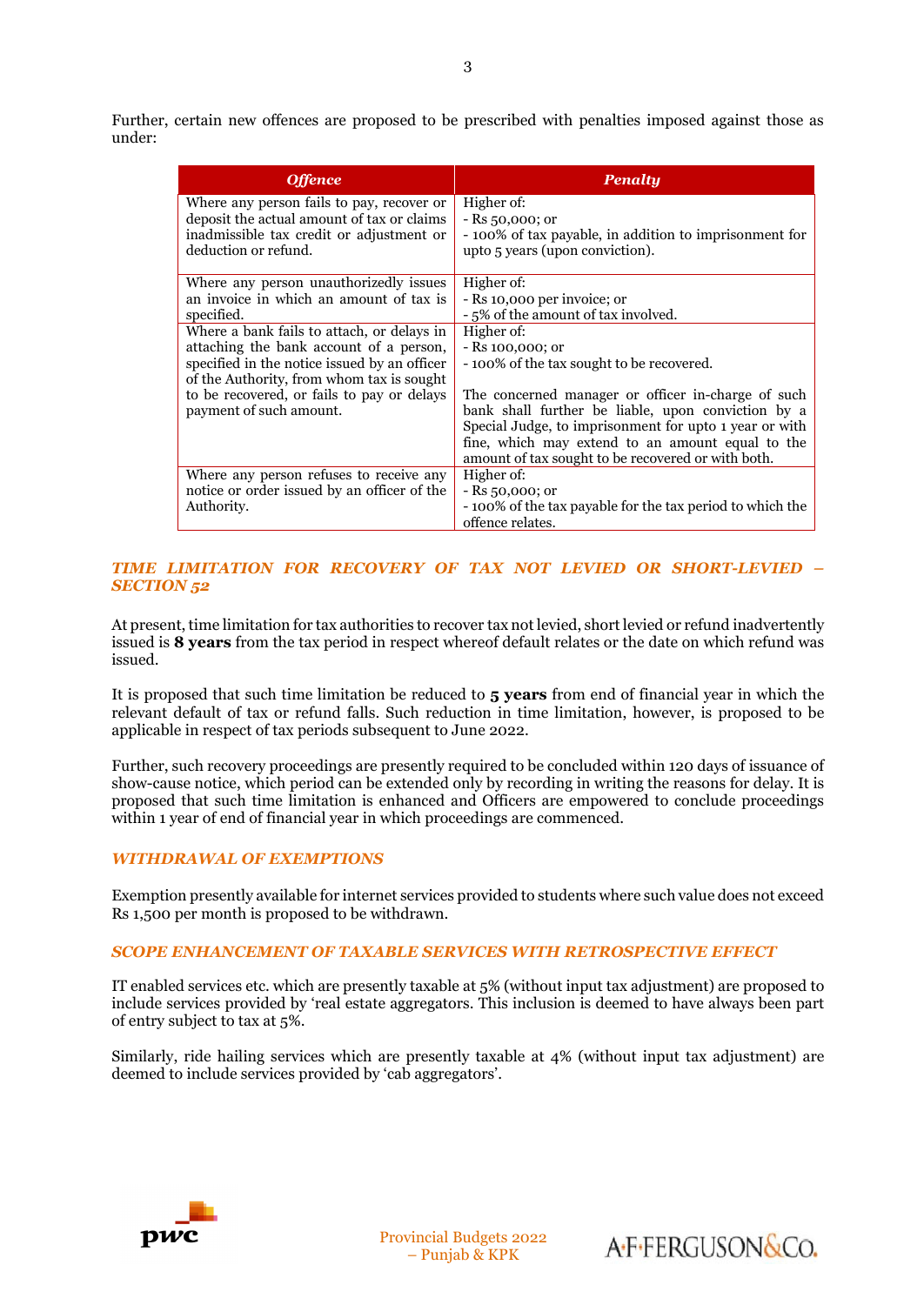# **PUNJAB - OTHER LAWS**

#### *STAMP DUTY*

It is proposed to enhance the rate of stamp duty from 1% to 2% of the value of property, in case of following instruments and modes of transfer of immovable property situated in an urban area:

- Certificate of sale granted to purchaser in respect of property sold by auction;
- Conveyance, not being a transfer specifically dealt with under other legal provisions;
- Decree, rule or order of Court involving transfer of property based on mutual consent;
- Exchange of immovable property, including exchange between urban and rural property;
- Execution of gift deed between certain relatives; and
- Release whereby a person renounces its claim on a property, other than the release connected with mortgage of marketable securities; and
- Transfer of lease.

Further, stamp duty leviable on transfer of right or interest relating to immovable property, registered by a society/ authority is also proposed to be increased from 1% to 2% of the value of property.

#### *MOTOR VEHICLE TAX*

Motor vehicle tax is leviable on the basis of combustion engine capacity of vehicles measured in cubic centimeters ('cc'). Such criteria cannot be applied in case of electric vehicles, as engine power or capacity of such vehicles is measured in 'kilowatt' and not 'cc'.

It is proposed to bring electric vehicles in the ambit of this provincial tax and for that purpose, a parity of 1 kilowatt –  $18.77$  cc is specified.

In line with the concession/ relief allowed for previous years, the following discounts and rebates have been proposed with respect to motor vehicle tax for financial year 2022-23:

| Sr.<br>$N\mathbf{o}$ . | <b>Description</b>                                             | <b>Discount/Rebate</b>                  |  |
|------------------------|----------------------------------------------------------------|-----------------------------------------|--|
| (i)                    | Where tax is paid through e-payment system.                    | Discount equal to 5% of tax being paid. |  |
| (i)                    | Where annual tax is paid in lump sum by<br>September 30, 2022. | Rebate equal to 10% of annual tax.      |  |

Payment of annual tax, in third and fourth quarters, may entail a penalty, under relevant legal provisions.

#### *PROPERTY TAX*

Similar to concessions proposed in respect of motor vehicle tax, following reliefs have been proposed for property tax for the next financial year:

| Sr.<br>No. | <b>Description</b>                                             | <b>Discount/Rebate</b>                  |
|------------|----------------------------------------------------------------|-----------------------------------------|
| (i)        | Where tax is paid through e-payment system.                    | Discount equal to 5% of tax being paid. |
| (ii)       | Where annual tax is paid in lump sum by<br>September 30, 2022. | Rebate equal to 10% of annual tax.      |

Payment of annual tax, in third and fourth quarters, may entail a penalty, under relevant legal provisions.

Moreover, an 'option' to pay tax on yearly or half yearly basis or by such later date as may be notified by the Punjab Government, earlier given to the taxpayers for the previous financial year, is proposed to be extended to financial year 2022-2023.

Further, in line with the last year's policy, it is proposed that in case of payment of annual tax in third and fourth quarters, monthly surcharge would be recovered  $@1\%$ .



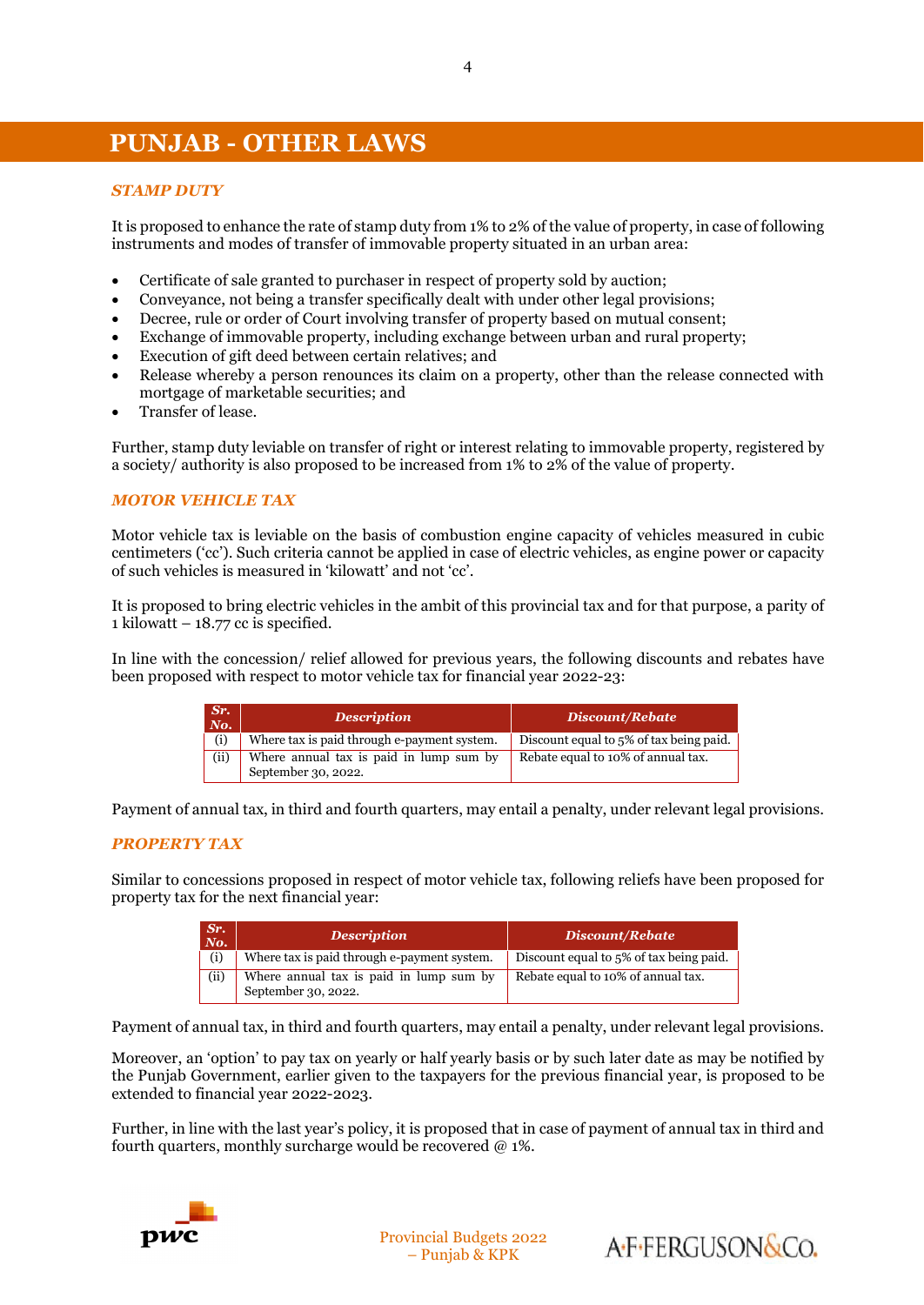#### *LUXURY HOUSE TAX*

In respect of residential houses constructed after June 30, 2022; it is proposed that luxury house tax shall be levied at the following rates:

| <b>Location</b>               | <b>Category of Residential</b><br><b>House</b> | <b>Rate of tax</b>                 |  |
|-------------------------------|------------------------------------------------|------------------------------------|--|
| In Lahore District including  | Two Kanals or above with                       | Rs.300,000 per Kanal subject to a  |  |
| Cantonment<br>Lahore<br>and   | covered area of more than                      | maximum of Rs.2,500,000.           |  |
| Walton Cantonment             | 6,000 square feet.                             |                                    |  |
|                               | Eight Kanals or above with                     | Rs.400,000 per Kanal subject to a  |  |
|                               | covered area of more than                      | maximum of Rs.4,000,000.           |  |
|                               | 12,000 square feet.                            |                                    |  |
| In rating areas of Divisional | Two Kanals or above with                       | Rs.200,000 per Kanal subject to a  |  |
| Headquarters District (other  | covered area more than 6,000                   | maximum of Rs.1,800,000.           |  |
| than Lahore) and all the      | square feet.                                   |                                    |  |
| Cantonments in the District   | Eight Kanals or above with                     | Rs.300,000 per Kanal subject to a  |  |
| of Divisional Headquarter     | covered area<br>than<br>more                   | maximum of Rs.3,500,000.           |  |
|                               | 12,000 square feet                             |                                    |  |
| In remaining rating areas     | Two Kanals or above with                       | Rs.125,000 per Kanal subject to a  |  |
| and Cantonments               | covered area more than 6,000                   | maximum of Rs.1,500,000.           |  |
|                               | square feet                                    |                                    |  |
|                               | Eight Kanals or above with                     | Rs. 225,000 per Kanal subject to a |  |
|                               | covered area<br>than<br>more                   | maximum of Rs.2,500,000.           |  |
|                               | 12,000 square feet.                            |                                    |  |



Provincial Budgets 2022 – Punjab & KPK

A-F-FERGUSON&Co.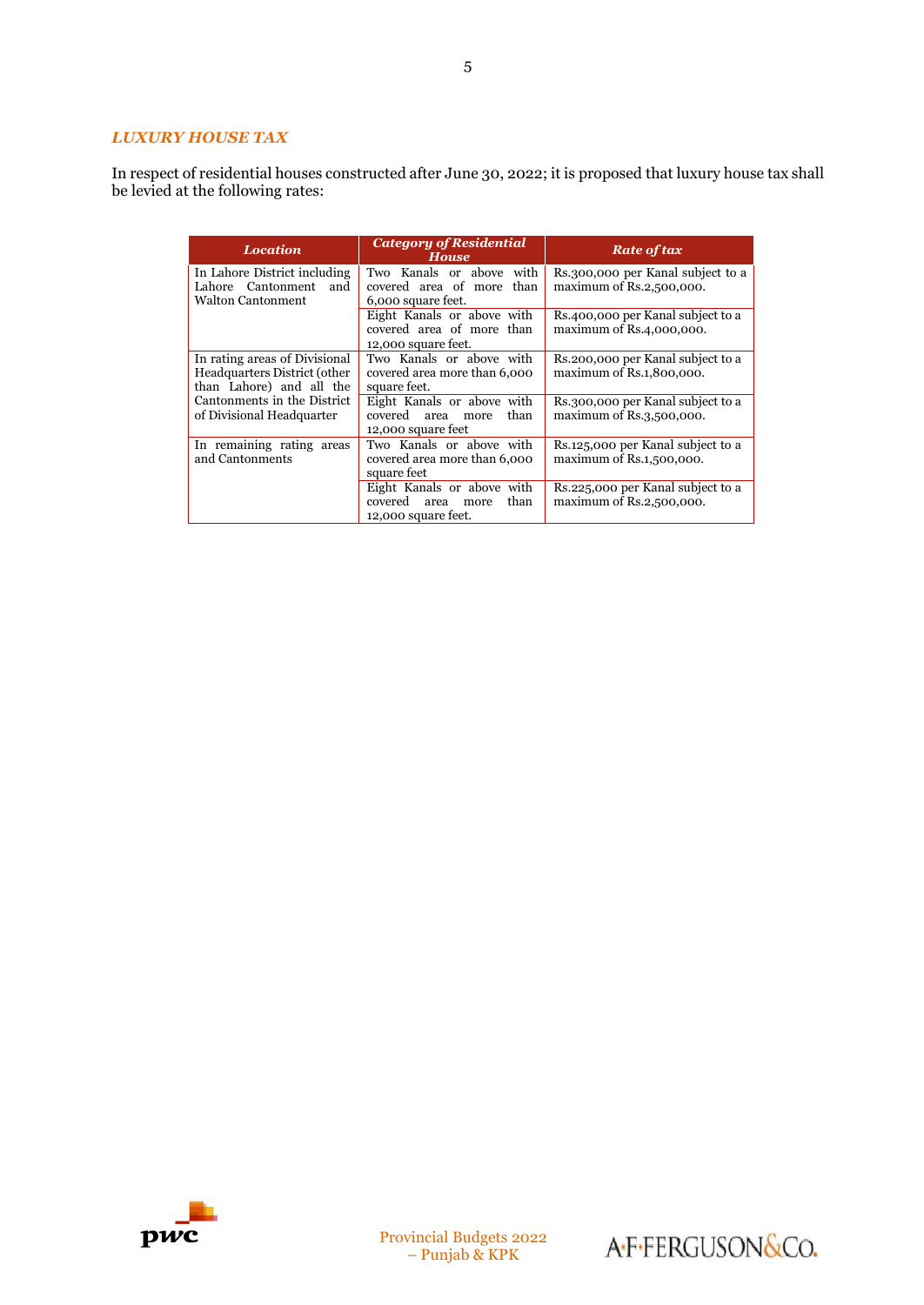# **v KPK FINANCE BILL – OTHER LAWS**

Through Finance Bill, 2022 no changes have been proposed in law relating to sales tax on services as following three new laws have recently been passed by the provincial assembly of KPK to replace the earlier provisions.

- Khyber Pakhtunkhwa Sales Tax on Services Act, 2022 (awaiting assent by Governor)
- Khyber Pakhtunkhwa Infrastructure Development Cess Act, 2022
- Khyber Pakhtunkhwa Revenue Authority Act, 2022

Tax Memorandum on the Khyber Pakhtunkhwa Sales Tax on Services Act, 2022 and the Khyber Pakhtunkhwa Infrastructure Development Cess, 2022 is being issued separately.

## *STAMP ACT, 1899*

#### *VALUATION OF URBAN LAND*

Stamp duty in respect of the following is proposed to be increased as follows:

|                                                                                                                                       | <b>Description</b>                                                                                                                                                                                                                                          | <b>Existing</b><br>Duty | <b>Proposed</b><br>Duty |
|---------------------------------------------------------------------------------------------------------------------------------------|-------------------------------------------------------------------------------------------------------------------------------------------------------------------------------------------------------------------------------------------------------------|-------------------------|-------------------------|
| Affidavit, including an affirmation or declaration in the case of<br>persons by law allowed to affirm or declare instead of swearing. |                                                                                                                                                                                                                                                             | Rs. 100                 | Rs. 150                 |
|                                                                                                                                       | Allotment Order or Transfer of Allotment Order issued by a<br>developer, builder, co-operative Society, housing society or<br>housing authority, or any other body or organization providing<br>open plots dwelling houses or built-up commercial premises: |                         |                         |
| (i)                                                                                                                                   | in respect of residential open plots.                                                                                                                                                                                                                       |                         |                         |
| (ii)                                                                                                                                  | in respect of commercial open plots.                                                                                                                                                                                                                        | Rs. 600                 | Rs. 1,200               |
|                                                                                                                                       |                                                                                                                                                                                                                                                             | Rs. 1,200               | Rs. 2,000               |
|                                                                                                                                       | Certain types of bonds not elsewhere provided                                                                                                                                                                                                               |                         |                         |
| (i)                                                                                                                                   | Where the amount or value secured does not<br>exceeds Rs.500                                                                                                                                                                                                | Rs. 15                  | Rs. 30                  |
| (ii)                                                                                                                                  | Where it exceeds Rs.500/-, for every additional<br>amount of Rs.500/- or part thereof.                                                                                                                                                                      | Rs. 15                  | Rs. 30                  |

## *WEST PAKISTAN URBAN IMMOVABLE PROPERTY ACT, 1958 (UIPA)*

#### *EXEMPTIONS*

Section 4 is proposed to be amended to withdraw exemption of the following:

- (a) Buildings and lands vesting in Federal Government used for the purposes of profit,
- (b) Buildings and lands vesting in Semi Government Organizations, Authorities, Boards, Autonomous Bodies, Public Sector Commercial Organizations of Federal Government and Government of KPK and Public Limited Companies,

Further, it is proposed to exempt residential building the area of which does not exceed 3 Marla from Urban Immovable Property Tax (UIPT) previously the exemption was available to houses upto 5 Marla.

It is proposed that UIPT should not be levied on one property owned and occupied by a minor orphan.

Provincial Budgets 2022 – Punjab & KPK